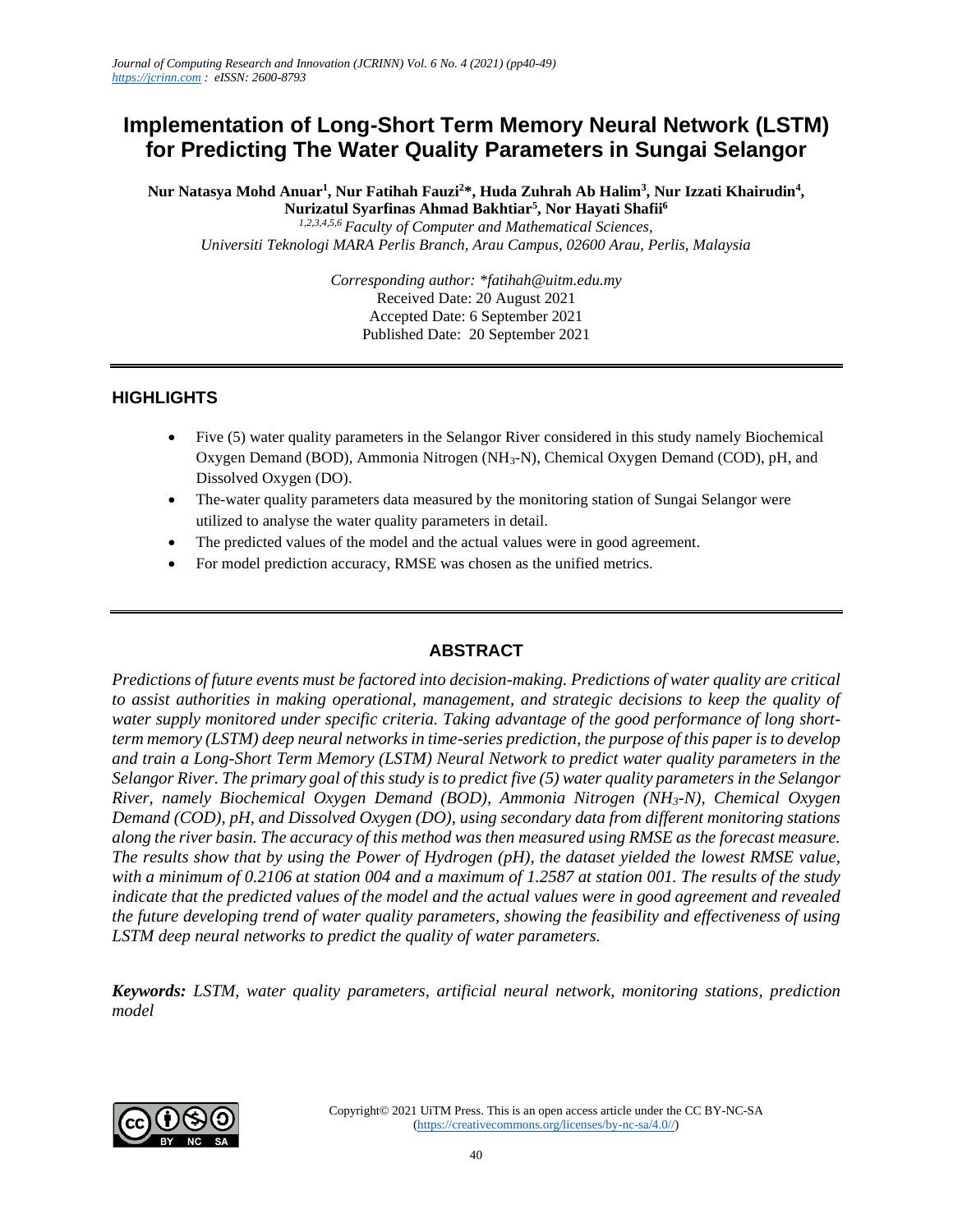## **INTRODUCTION**

Today, the growing human population has increased the demand for forewater consumption and their anthropogenic activities, such as for land use, deforestation, industrialisation, transportation, solid waste generation and excess wastewater generation; cumulatively, changing the natural structure of the planet earth. According to the Department of Statistics in 2019, domestic and non-domestic metered water consumption in 2018 had risen by 6.2% and 14.3% respectively from 2014. The number of public sewage treatment plants in Malaysia between 2015 and 2018 had increased by 5.5%. Rapid development has created vast volumes of domestic, industrial, commercial and transportation waste, which eventually end up in water sources (Huang et al., 2015). The Selangor River Basin occupies an area of 2,200 km<sup>2</sup> or about 28% of Selangor, the most developed state in Malaysia (Santhi & Mustafa, 2012). Huge watersheds however pose many challenges to water quality monitoring and management, especially in multinational basins where regulatory mechanisms and goals for water resource management can vary (Bloesch et al., 2012). Leading onto effective river basin management requires consistent monitoring through the following four efforts: 1) identify patterns over time; 2) thoroughly consider the impacts of activities and their relationships in the watershed; 3) identify the impacts of downstream activities; and 4) the rest (Chapman et al., 2016).

Many technologies have been developed to consider the changes of water quality, such as Fuzzy Mathematics, 3S Engineering and ANN (Lee & Lee, 2018 and Maier et al., 2010). However, the ANN methodology is famous for its excellent applicability to unforeseen and non-linear circumstances for forecasting water quality (Liu et al., 2019). Artificial Neural Network (ANN) is one of the most reliable and commonly used forecasting models with effective applications in social, technological, engineering, foreign exchange, and stock problems (Khashei & Bijari, 2010). In the field of information, the neural network can overcome the conventional approach of processing information by offering fair recognition and judgement (Wu & Feng, 2017). Not only limited in the field of information technology, but they also noted that ANN was widely used in medical care due to the variability and unpredictability of the human body and health conditions. The complex non-linear interaction of biological information is worthy for the implementation of ANN. Apart from that, ANN is also popular in water quality analysis.

Three separate Artificial Neural Network (ANN) simulation techniques were used to identify the optimum forecast of water quality parameters by Najah et al. in 2012, which included the Logistic Regression Model (LRM), Multi-Layer Perceptron Neural Networks (MLP-NN) and Radial Basis Function Neural Network (RBF-NN). In their study, the RBF-NN Model was found to be the fastest computational model which increased the precision of predicting water quality parameters. The feed-forward ANN also facilitates fast simulation of the WQI and enables the recognition of the comparative significance to model predictions (Gazzaz et al., 2012). According to them, their analysis emphasised that ANN is an important water quality river evaluation instrument that simplifies the computation of WQI and saves significant effort and time by optimising the calculations. Based on Hayder et al. in 2020, with enough datapoints, a good prediction of WQP can be obtained by using three-layered Feedforward Neural Network. However, based on research from Zhou et al. in 2018, Long Short-Term Neural Network (LSTM) which is the new type of recurrent neural network is faster and easier to converge to the optimal solution when dealing with time series prediction. This is supported by a study published in 2017 by Wang et al., who concluded that the LSTM Neural Network is the best method for predicting water quality parameters when compared to the online sequential extreme learning method and the back propagation neural network method. The Root Mean Square Error (RMSE) values obtained from all three methods were compared in their study, and they discovered that the RMSE value for LSTM Neural Network consistently produces the lowest value for all time steps.

This paper proposes a water quality prediction model based on LSTM deep neural networks to predict water quality parameters data measured by the automatic monitoring station of the Sungai Selangor and then

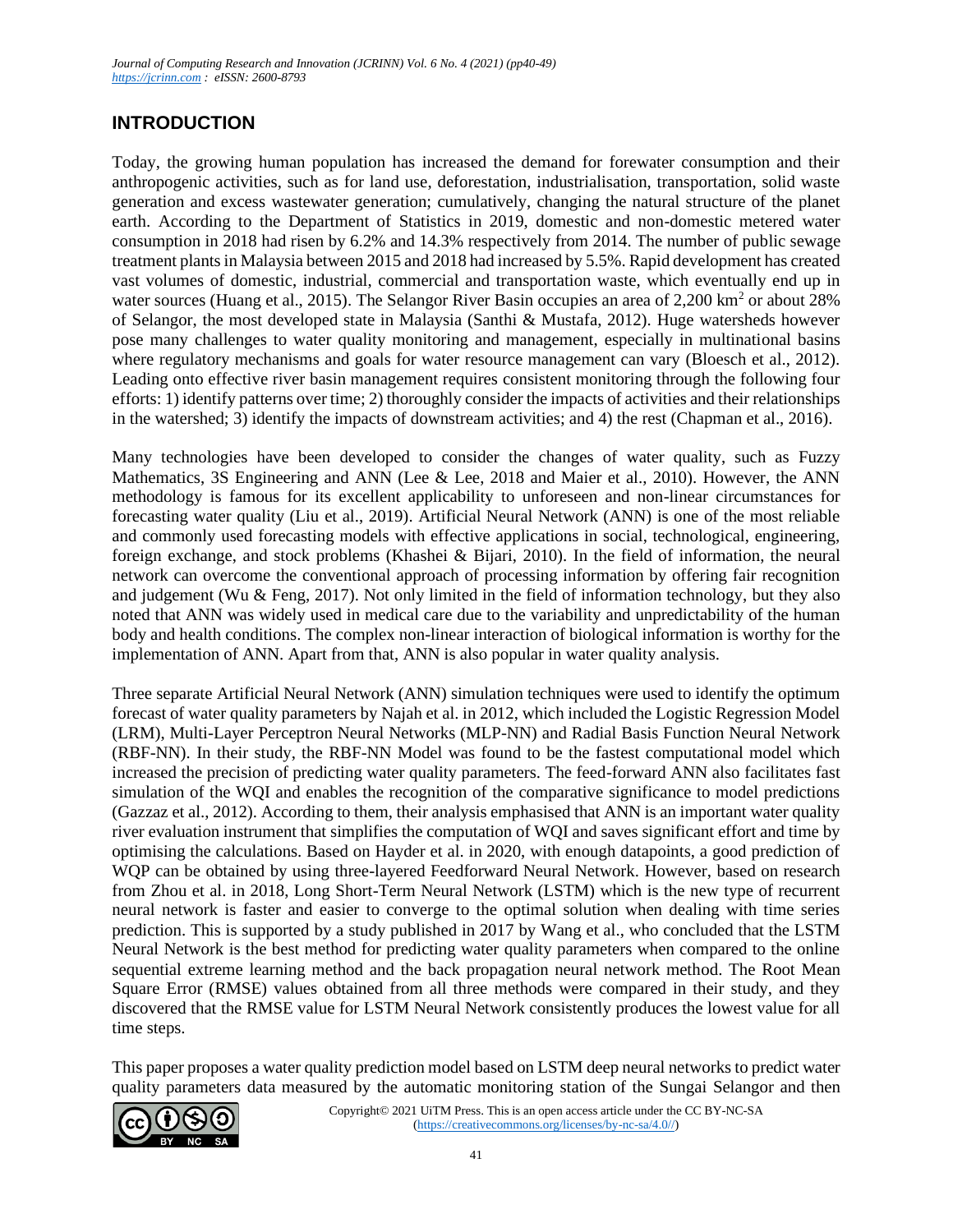compares the predicted results with the measured data. The results show the potential of application of LSTM and deep learning in predicting water quality parameters.

## **METHODOLOGY**

This section focuses on data collection and data analysis. Steps in formulating and measuring the model validation will be explained concurrently.

## **Method of Data Collection**

In this analysis, the researcher wants to scrutinize the water quality parameters in the Selangor River. Thus, the dataset used are the time series data of five criteria of water quality, which are DO, COD, pH and NH3- N. The data for this study was obtained from the Department of Environmental Malaysia (DOE) and was collected from 10 monitoring stations along the Selangor River.

## **Method of Data Analysis**

In data analysis, 3 phases area used in this research. The phases are the pre-processing data, formulation of the LSTM model to predict water quality parameters in Selangor River and measurement of model accuracy.

## *Pre-processing Data*

The data size for each station varies depending on the data availability. The total number of data received in the first 4 stations out of 10, namely 2BSEL001, 2BSEL004, 2BSEL005 and 2BSEL010; is 24 data points measured every two months spanning over four years from January 2016 to November 2019. In the meantime, the comprehensive range of data received within the remaining 5 stations, specifically 2BSEL011, 2BSEL014, 2BSEL015, 2BSEL017 and 2BSEL018, is 15, spanning from July 2017 to November 2019. Finally, station 2BSEL023, the newest monitoring station along the river basin, has the smallest data available, with 13 data points recorded from November 2017 to November 2019. Figure 1 depicts the data size distribution for every station.



**Figure 1:** The data size for every station.

The dataset used in this study is the WQP from the first 4 stations, which are 2BSEL001, 2BSEL004, 2BSEL005 and 2BSEL010. This is due to the fact that the number of data points for the remaining 6 stations is insufficient for predictions because they are still considered new stations. To avoid inaccurate prediction,

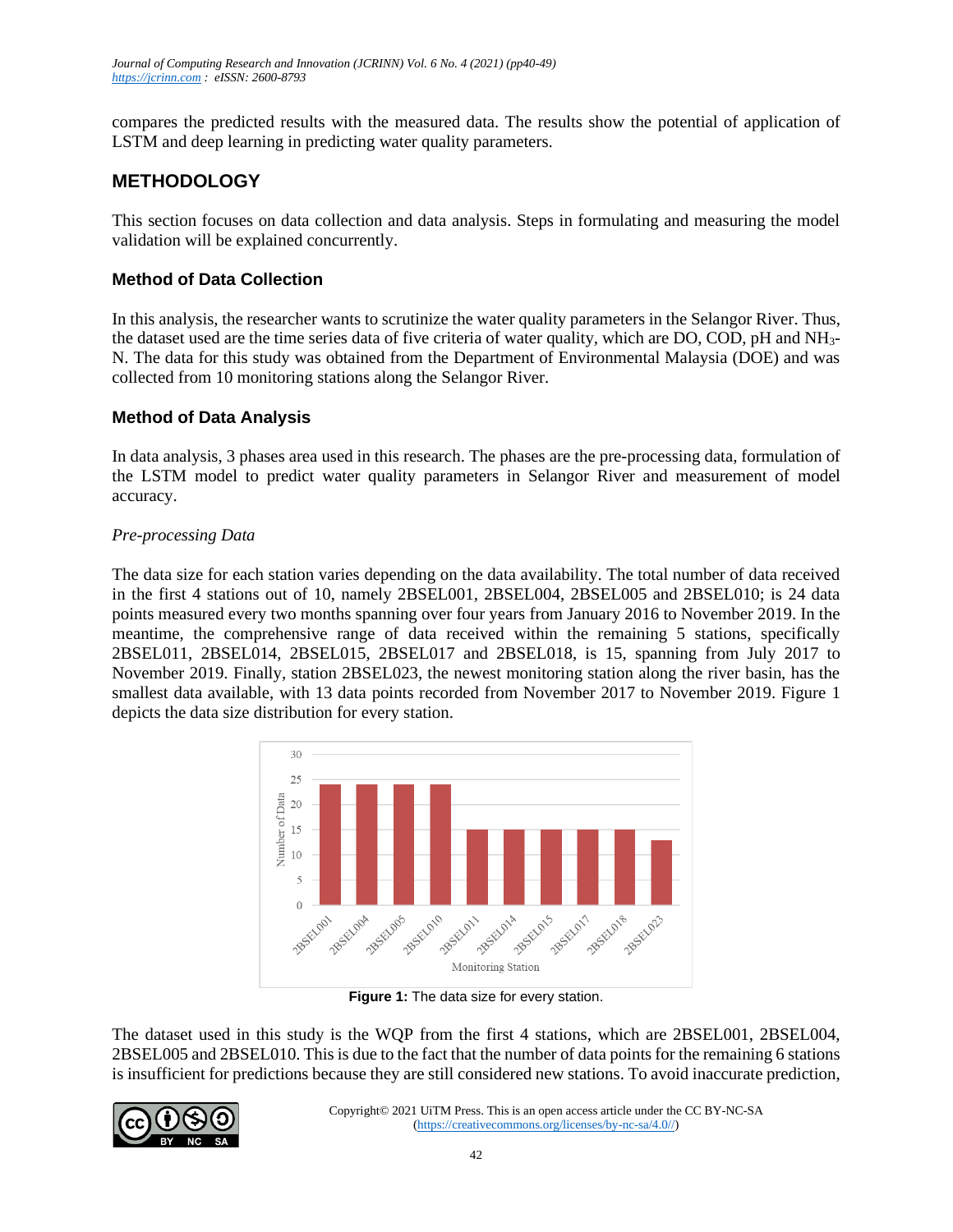the dataset trained will only include the 4 previously mentioned stations. Not only that, but shortage of time is also a factor contributing to the decrease in the number of stations trained in this study.

Based on the WQP dataset of the 4 stations, the linear interpolation technique was used to treat the missing value in the data using Microsoft Excel with NumXL function installed. Linear interpolation is a curve fitting method to generate new data points within the range of a discrete set of known data points. By implementing this method, the missing value at a particular time was fixed by taking the value before and after the time into account. Following the linear interpolation method, statistical data analysis was performed to analyse the data characteristics before proceeding with the prediction phases. The variabilities measured in this analysis are the mean, minimum, maximum, standard deviation, skewness, kurtosis, white noise, and stationarity of data based on each station.

#### *LSTM Neural Network Model Formulation and Measurement of Accuracy*

The Artificial Neural Network (ANN) is a technique that has been biologically influenced by the human brain and nervous system biology. It is a computational model composed of multiple computing components based on their predefined activation functions. For predicting the water quality parameters, the LSTM method is implemented. LSTM is a standard neural network consisting of an input layer that receives external data to perform pattern recognition, an output layer that solves the problem and a hidden fully connected intermediary layer that distinguishes the other layers (Wang et al., 2017). In this research, the network used consisted of 4 layers. Because the data used in the network was in time series, the first layer, which is the input layer, is called the Sequence Input Layer. The LSTM Layer emerges next, which discovers long-term correlations between time steps in a time series or data sequence. Several essential properties were determined in this layer, including the number of hidden units or hidden size, output format, and input size. The next important LSTM property is the activation function. The activation function is divided into two types: state activation function and gate activation function. The state activation function updates the cell and hidden state, whereas the gate activation function controls the gates in the LSTM. The third layer is the Fully Connected Layer which multiplies the input by a weight matrix and then adds a bias vector. Finally, the Regression Layer generates the output layer. The regression layer computes the halfmean-squared-errors loss for regression tasks. The network design used in this study is depicted in the Figure 2 below and taken from MatLab model's configuration.



**Figure 2:** Network Design.

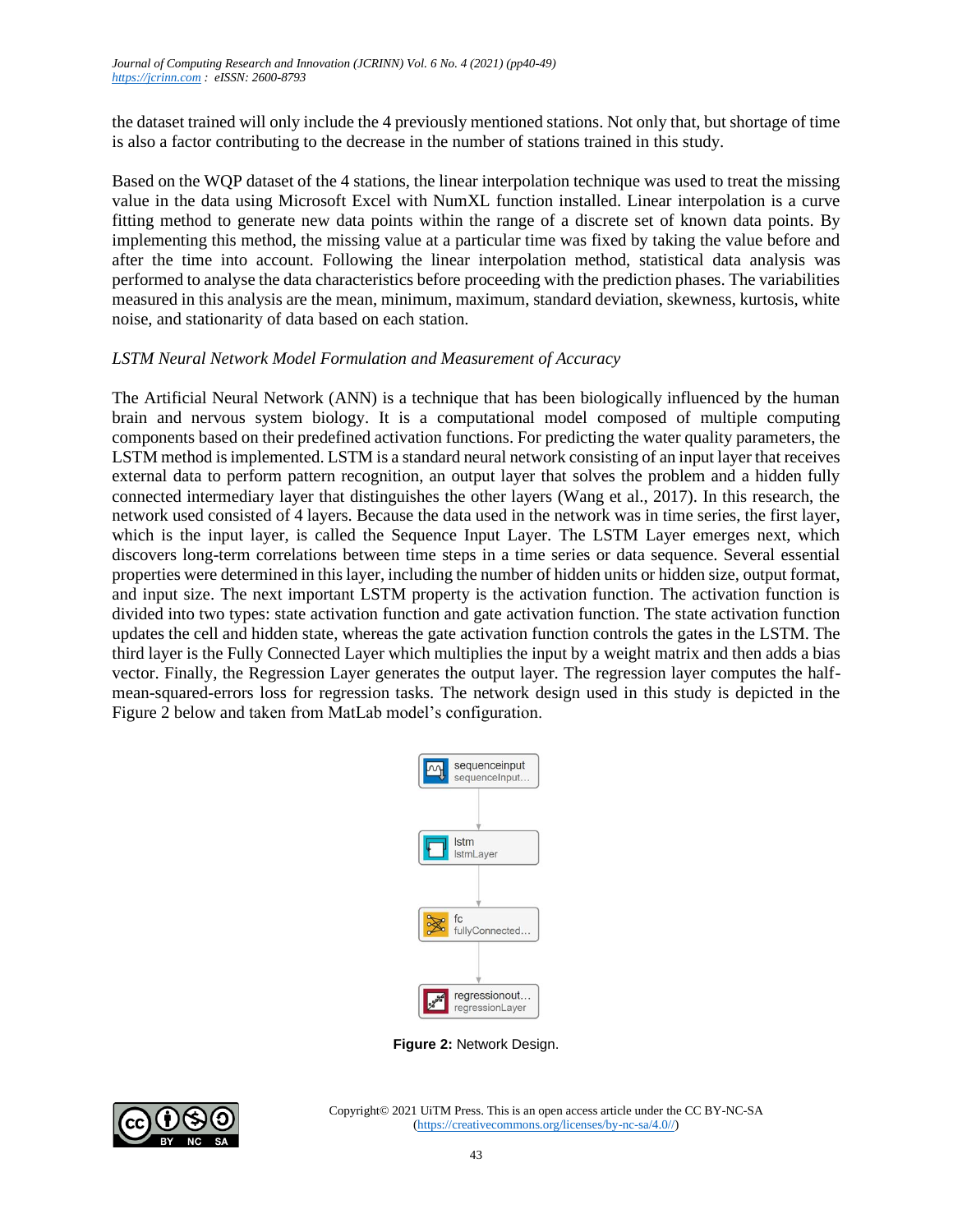## **FINDINGS AND DISCUSSIONS**

The results and discussion of the LSTM model will be explained in this section and in this section, all the results explained will be using the DO data from stations 001, 004, 005 and 010 considering the number of data points for these two stations is sufficient for predictions. In the meantime, the number of data points for the remaining six stations is insufficient for predictions because they are still considered new stations. To avoid inaccurate prediction, the dataset trained will only include the 4 previously mentioned stations. Not only that, but shortage of time is also a factor contributing to the decrease in the number of stations trained in this study. The five water quality parameters (WQP) considered in this study are Dissolved Oxygen (DO), Biochemical Oxygen Demand (BOD), Chemical Oxygen Demand (COD), pH and Ammonia Nitrogen (NH3-N) The model's ability to predict based on different water quality parameters will be discussed by examining the smallest error measurement.

## **Pre-Processing Data**

The data were analysed by using Microsoft Excel with the NumXL function installed. The steps involved in this process are as follows:

*Step 1*: The data received from DOE were divided into 4 different stations and were arranged in ascending time format. The missing data was adjusted by using Linear Interpolation Method. Figure 3 shows the linear interpolation method performed in Microsoft Excel for each WQP value in Station 001.

|                                  | AutoSave ( Of                          | 鳳<br>$\sim$                    | ÷.                                              | Interpolation all stations * | $\circ$                                                     | Search     |                                             |                    |                                |                                 | NUR NATASYA BINTI MOHD ANUAR NN | 囨                                                  | $\times$<br>σ      |
|----------------------------------|----------------------------------------|--------------------------------|-------------------------------------------------|------------------------------|-------------------------------------------------------------|------------|---------------------------------------------|--------------------|--------------------------------|---------------------------------|---------------------------------|----------------------------------------------------|--------------------|
| File                             | Home                                   | Insert                         | Page Layout                                     | Formulas                     | Data<br>Review<br>View                                      | Help       | NumXL                                       |                    |                                |                                 |                                 | <b>∆</b> Share                                     | Comments           |
| $\mathbb{A}$<br>Desc<br>$Stat -$ | Stat<br>Tests v<br>Statistical Summary | Correlogram                    | malan<br>Transform Outliers<br>Data Preparation | Resample                     | ARMA<br>ARMAX GARCH<br>$\overline{\phantom{a}}$<br>Modeling | OMRC       | PCA<br>GLM<br>Regression<br>Factor Analysis | Model<br>Detection | Diagnost<br><b>Power Tools</b> | Calibration Forecast Simulation | Run                             | $\circ$<br>Spectral<br>Support<br>Analysis v<br>×. |                    |
| V99                              |                                        | $\boldsymbol{\times}$<br>$-11$ | fx<br>✓                                         | <b>Stationary Test</b>       |                                                             |            |                                             |                    |                                |                                 |                                 |                                                    |                    |
|                                  | A                                      | $\mathbf{B}$                   | c                                               | D                            | F                                                           |            | G.                                          | H                  |                                |                                 | ĸ                               |                                                    | M                  |
|                                  | <b>SMP-DATE</b>                        | <b>DO</b>                      | <b>Linear Interpolation</b>                     | <b>BOD</b>                   | <b>Linear Interpolation</b>                                 | COD        | <b>Linear Interpolation</b>                 | <b>SS</b>          | <b>Linear Interpolation</b>    | pH                              | <b>Linear Interpolation</b>     | NH3-NL                                             | Linear Interpolati |
|                                  | 21/1/2016                              | 5.520                          | 5.520                                           | 6                            | 6.000                                                       | 20         | 20,000                                      | 139                | 139.000                        | 7.08                            | 7.080                           | 0.047                                              | 0.047              |
|                                  | 11/3/2016                              | 4.160                          | 4.160                                           | im/A                         | 7.152                                                       | <b>MNA</b> | 18.780                                      | 1950               | 1950.000                       | 7.17                            | 7.170                           | 0.021                                              | 0.021              |
|                                  | 23/5/2016                              | 6,300                          | 6.300                                           | $\mathbf R$                  | 8,000                                                       | 17         | 17.000                                      | 76                 | 76,000                         | 6.42                            | 6.420                           | 0.334                                              | 0.334              |
|                                  | 21/7/2016                              | 6.190                          | 6.190                                           |                              | 5.000                                                       | 15         | 15.000                                      | 139                | 139,000                        | 7.71                            | 7.710                           | 1.862                                              | 1.862              |
| -6                               | 14/9/2016                              | 5.870                          | 5.870                                           |                              | 5.000                                                       | 13         | 13,000                                      | 253                | 253,000                        | 5.63                            | 5630                            | 0.55                                               | 0.550              |
|                                  | 21/11/2016                             | 6.160                          | 6.160                                           | $\kappa$                     | 5.000                                                       | 15         | 15.000                                      | 177                | 177,000                        | 4.18                            | 4.180                           | 0.45                                               | 0.450              |
| 8                                | 23/1/2017                              | 6.040                          | 6.040                                           |                              | 3.000                                                       | 8          | 6.000                                       | 21                 | 21,000                         | 5.08                            | 5.080                           | 0.44                                               | 0.440              |
| $\overline{9}$                   | 21/3/2017                              | 5.880                          | 5.880                                           | B.                           | 6.000                                                       | 16         | 16.000                                      | 475                | 475.000                        | 6.93                            | 6.930                           | 0.51                                               | 0.510              |
| 10                               | 21/5/2017                              | <b>MNA</b>                     | 4.753                                           | <b>mNA</b>                   | 9.137                                                       | <b>MNA</b> | 27.712                                      | <b>WNA</b>         | 858,080                        | <b>SYSTE</b>                    | 6.964                           | <b>MNA</b>                                         | 0.281              |
| 11                               | 24/7/2017                              | 3.570                          | 3.570                                           | 11                           | 11,000                                                      | 40         | 40,000                                      | 1260               | 1260 000                       | $\mathcal{I}$                   | 7.000                           | 0.04                                               | 0.040              |
| 12                               | 22/9/2017                              | 4,480                          | 4.480                                           |                              | 3.000                                                       | 12         | 12.000                                      | 478                | 478,000                        | 6.97                            | 6.970                           | 0.91                                               | 0.910              |
| 13                               | 9/11/2017                              | 5.470                          | 5.470                                           |                              | 7,000                                                       | 26         | 26,000                                      | 381                | 381,000                        | 7.27                            | 7.270                           | 0.68                                               | 0.680              |
| 14                               | 20/1/2018                              | 5.756                          | 5.756                                           |                              | 4.000                                                       | 16         | 16.000                                      | 41                 | 41.000                         | 6.395                           | 6.395                           | 0.43                                               | 0.430              |
| 15                               | 19/3/2018                              | 4.723                          | 4.723                                           |                              | 7,000                                                       | 26         | 26,000                                      | 585                | 585,000                        | 7.681                           | 7.681                           | 0.42                                               | 0.420              |
| 16                               | 21/5/2018                              | 5.521                          | 5.521                                           |                              | 4.000                                                       | 13         | 13.000                                      | 161                | 161,000                        | 6.226                           | 6.226                           | 0.39                                               | 0.390              |
| 17                               | 20/7/2018                              | 4.319                          | 4.319                                           |                              | 5.000                                                       | 23         | 23,000                                      | 2550               | 2550.000                       | 4 4 8 2                         | 4 4 8 2                         | 0.54                                               | 0.540              |
| 18                               | 229/2018                               | 6.217                          | 6.217                                           |                              | 3.000                                                       | 11         | 11.000                                      | 207                | 207,000                        | 6.749                           | 6.749                           | 0.39                                               | 0.390              |
| 19                               | 18/11/2018                             | 5.034                          | 5.034                                           |                              | 4.000                                                       | 12         | 12.000                                      | 25                 | 25,000                         | 5.154                           | 5.154                           | 0.22                                               | 0.220              |
| 20                               | 20/1/2019                              | 5.378                          | 5.378                                           |                              | 3.000                                                       | 14         | 14.000                                      | 162                | 162,000                        | 5.801                           | 5.801                           | 0.54                                               | 0.540              |
| 21                               | 20/3/2019                              | 3,581                          | 3.581                                           |                              | 4.000                                                       | 14         | 14,000                                      | 1540               | 1540.000                       | 6.922                           | 6.922                           | 0.04                                               | 0.040              |
| 22                               | 22/5/2019                              | 4917                           | 4.917                                           |                              | 3.000                                                       | 13         | 13.000                                      | 300                | 300.000                        | 7.105                           | 7.105                           | 0.01                                               | 0.010              |
| 23                               | 22/7/2019                              | 4.881                          | 4.881                                           |                              | 5.000                                                       | 21         | 21.000                                      | 175                | 175.000                        | 6.651                           | 6651                            | 0.52                                               | 0.520              |
| 24                               | 22/9/2019                              | 5.446                          | 5.446                                           |                              | 5.000                                                       | 16         | 16.000                                      | 60                 | 60,000                         | 6.876                           | 6.876                           | 0.55                                               | 0.550              |
| 25<br>26                         | 22/11/2019                             | 5.963                          | 5.963                                           |                              | 4.000                                                       | 14         | 14.000                                      | 28                 | 28,000                         | 4.263                           | 4.263                           | 0.68                                               | 0.680              |

**Figure 3:** Linear Interpolation Method for WQP Data in Station 001

*Step 2*: Following the Linear Interpolation Method, the statistical analysis of data was performed. Table 1 and Table 2 provide a summary of the statistical analysis of water quality parameters based on station 001, 004, 005 and 010.The table describes the mean, minimum, maximum, standard deviation, skewness, kurtosis, white noise, and data stationarity.

| <b>Parameters</b> | Mean  | <b>Minimum</b> | <b>Maximum</b> | <b>Standard</b>  | <b>Skew</b> | <b>Excess</b>   | White        | <b>Stationarity</b> |
|-------------------|-------|----------------|----------------|------------------|-------------|-----------------|--------------|---------------------|
| (mg/l)            |       |                |                | <b>Deviation</b> |             | <b>Kurtosis</b> | <b>Noise</b> |                     |
| DO                | 5.255 | 3.570          | 6.300          | 0.814            | $-0.65$     | $-0.46$         | Yes          | Yes                 |
| <b>BOD</b>        | 5.262 | 3.000          | 11.000         | 2.086            | 1.14        | 1.16            | Yes          | Yes                 |

**Table 1:** Statistical Summary of WQP Parameters at Station 001

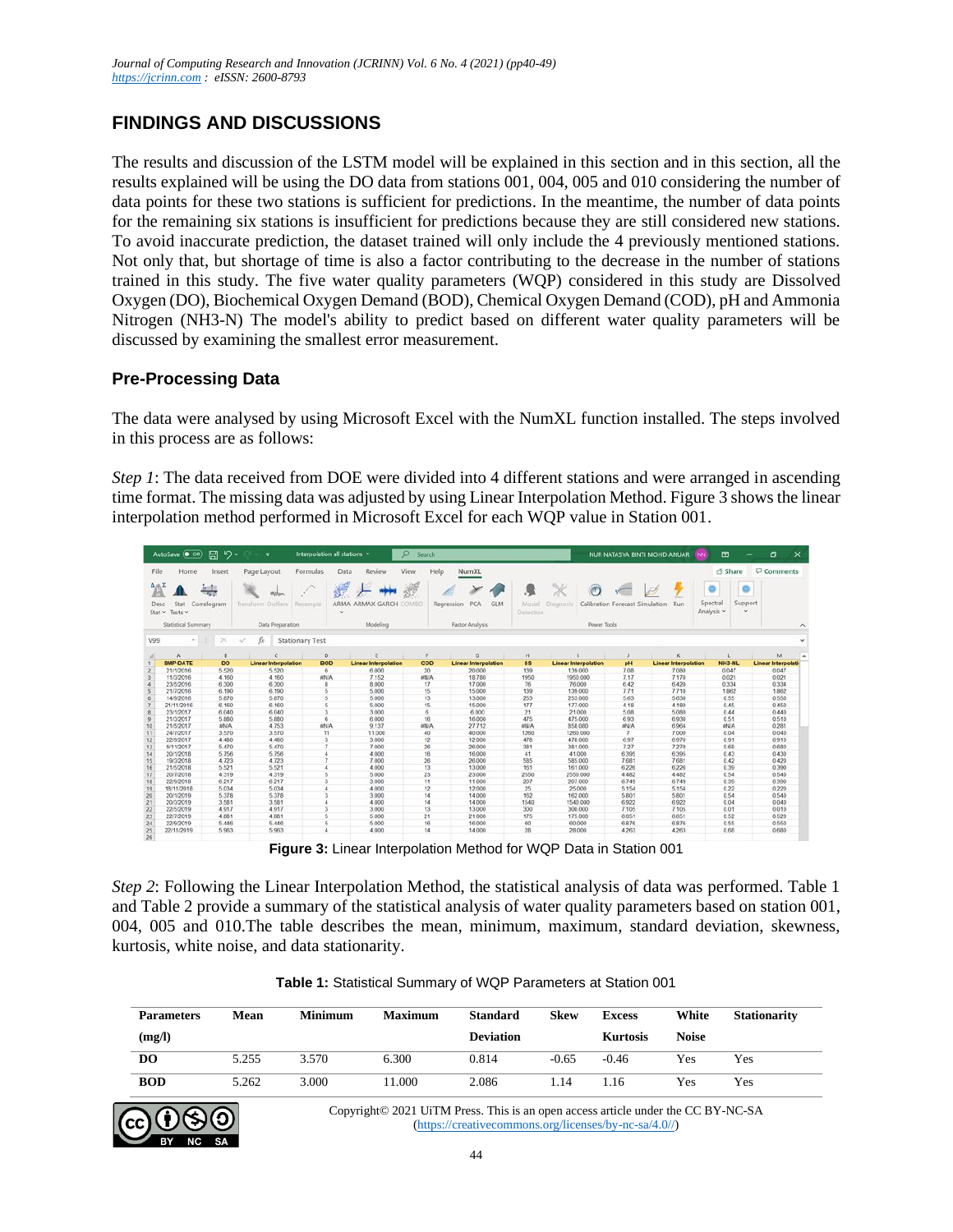*Journal of Computing Research and Innovation (JCRINN) Vol. 6 No. 4 (2021) (pp40-49) [https://jcrinn.com](https://jcrinn.com/) : eISSN: 2600-8793*

| $\bf{COD}$ | 1.479 | 6.000 | 40.000 | 7.094 | 1.52    | 3.31    | Yes | Yes |  |
|------------|-------|-------|--------|-------|---------|---------|-----|-----|--|
| pH         | 6.363 | 4.180 | 4.180  | 1.044 | $-0.95$ | $-0.17$ | Yes | Yes |  |
| $NH3-N$    | 0.452 | 0.010 | .862   | 0.381 | 2.17    | 7.73    | Yes | Yes |  |

As shown in Table 1, the standard deviation value for BOD and COD in Station 001 is high, indicating that the data are dispersed or less reliable. Meanwhile, the rest of the parameters have a low standard deviation, indicating that the values are spread out around the mean. As the value is less than -1 or greater than 1, all parameters except DO and pH are highly skewed. Meanwhile, the DO and pH are moderately skewed as the values lie around -1 to -0.5. Furthermore, the researcher discovered that the excess kurtosis values for DO and pH are negative, indicating that the distributions are less peaked. Meanwhile, the presence of outliers is indicated by the other parameters with positive excess kurtosis values making the prediction difficult.

| <b>Parameters</b> | Mean   | <b>Minimum</b> | <b>Maximum</b> | <b>Standard</b>  | <b>Skew</b> | <b>Excess</b>   | White        | <b>Stationarity</b> |
|-------------------|--------|----------------|----------------|------------------|-------------|-----------------|--------------|---------------------|
| (mg/l)            |        |                |                | <b>Deviation</b> |             | <b>Kurtosis</b> | <b>Noise</b> |                     |
| <b>DO</b>         | 7.845  | 6.609          | 8.870          | 0.522            | $-0.31$     | 0.82            | Yes          | Yes                 |
| <b>BOD</b>        | 4.125  | 3.000          | 7.000          | 1.116            | 0.76        | 0.18            | No           | Yes                 |
| <b>COD</b>        | 14.625 | 10.000         | 25,000         | 4.095            | 1.04        | 0.47            | No           | Yes                 |
| $pH$ (unit)       | 7.438  | 6.830          | 8.485          | 0.354            | 0.93        | 2.06            | Yes          | Yes                 |
| $NH_{3}-N$        | 0.258  | 0.017          | 0.850          | 0.210            | 1.38        | 1.70            | Yes          | Yes                 |

**Table 2:** Statistical Summary of WQP Parameters at Station 004

As shown in Table 2, the standard deviation value for BOD and COD in Station 004 is high, indicating that the data are dispersed or less reliable. Meanwhile, the rest of the parameters have a low standard deviation, indicating that the values are spread out around the mean. DO parameter for this station is fairly skewed, while the BOD and pH parameters are moderately skewed. Other than that, the parameters are highly skewed. All parameters have positive excess kurtosis indicating the presence of outliers. All the parameters except BOD and COD are white noise.

| <b>Parameters</b> | Mean   | <b>Minimum</b> | <b>Maximum</b> | <b>Standard</b>  | <b>Skew</b> | <b>Excess</b>   | White          | <b>Stationarity</b> |
|-------------------|--------|----------------|----------------|------------------|-------------|-----------------|----------------|---------------------|
| (mg/l)            |        |                |                | <b>Deviation</b> |             | <b>Kurtosis</b> | <b>Noise</b>   |                     |
| D <sub>O</sub>    | 7.658  | 6.573          | 8.790          | 0.474            | $-0.02$     | 1.46            | Yes            | Yes                 |
| <b>BOD</b>        | 4.716  | 3.000          | 11.000         | 2.048            | 1.69        | 3.12            | Yes            | Yes                 |
| <b>COD</b>        | 15.550 | 7.000          | 33,000         | 5.648            | 1.41        | 2.85            | Yes            | Yes                 |
| $pH$ (unit)       | 7.343  | 6.662          | 7.900          | 0.378            | $-0.11$     | $-1.20$         | N <sub>o</sub> | Yes                 |
| $NH3-N$           | 0.216  | 0.012          | 2.310          | 0.502            | 3.76        | 14.46           | Yes            | Yes                 |

| Table 3: Statistical Summary of WQP Parameters at Station 005 |
|---------------------------------------------------------------|
|---------------------------------------------------------------|

As shown in Table 3, the standard deviation values for BOD and COD in Station 005 are high, indicating that the data are dispersed or less reliable. Meanwhile, the rest of the parameters have a low standard deviation, indicating that the values are spread out around the mean. Based on the skewness value, parameters of DO and pH are skewed, while the rest of the parameters are highly skewed because the values are less than -1 or greater than 1. Furthermore, the researcher found out that the excess kurtosis value for pH is negative, signalling that the distributions are less peaked. Meanwhile, the presence of outliers is indicated by the other parameters with positive excess kurtosis values making the prediction difficult.

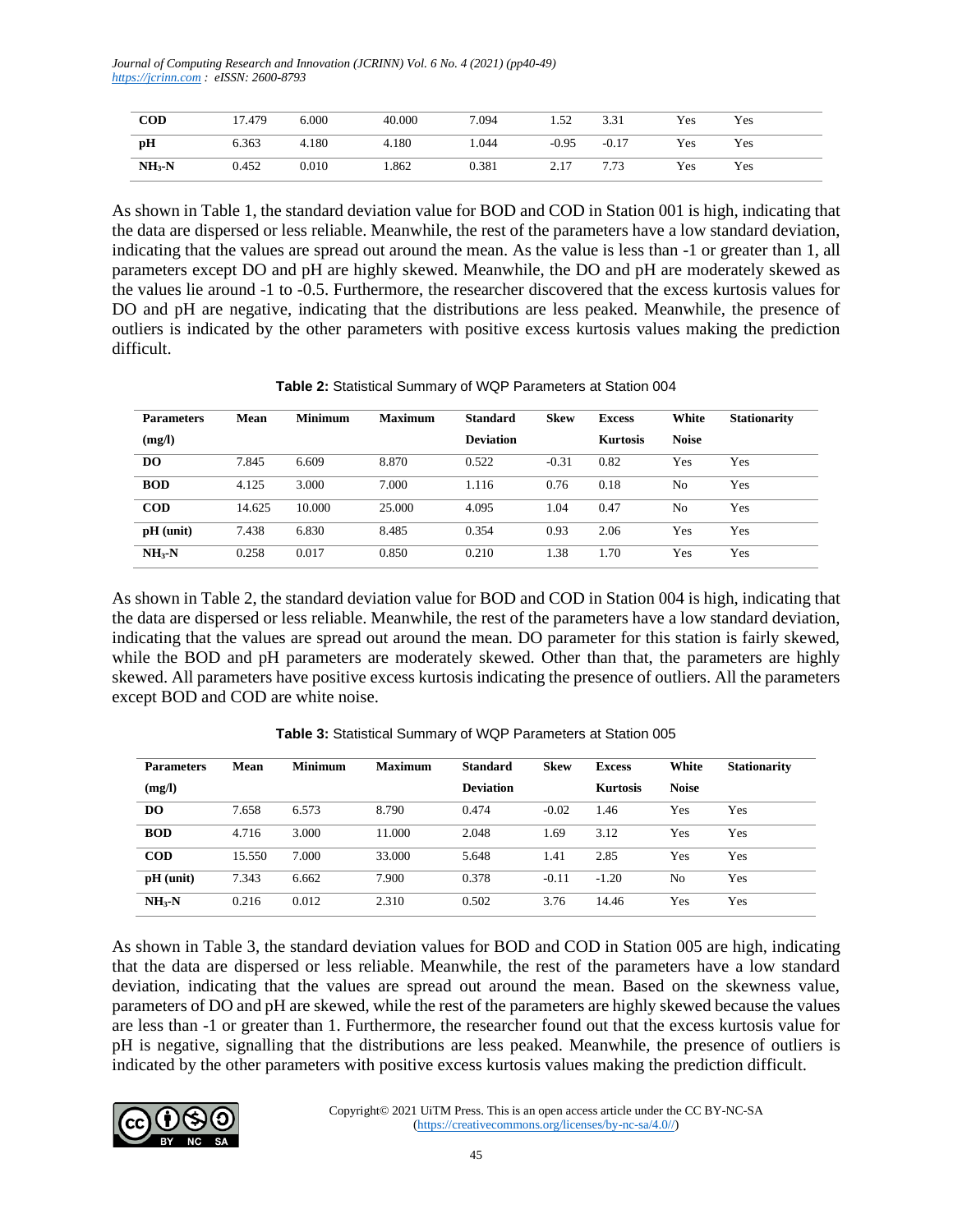| <b>Parameters</b> | Mean   | <b>Minimum</b> | <b>Maximum</b> | <b>Standard</b>  | <b>Skew</b> | <b>Excess</b>   | White        | <b>Stationarity</b> |
|-------------------|--------|----------------|----------------|------------------|-------------|-----------------|--------------|---------------------|
| (mg/l)            |        |                |                | <b>Deviation</b> |             | <b>Kurtosis</b> | <b>Noise</b> |                     |
| DO.               | 6.216  | 4.740          | 7.490          | 0.599            | 0.04        | 0.98            | Yes          | Yes                 |
| <b>BOD</b>        | 5.167  | 3.000          | 9.000          | 1.308            | 0.81        | 2.05            | Yes          | Yes                 |
| <b>COD</b>        | 17.691 | 8.000          | 32,000         | 4.776            | 0.71        | 2.96            | Yes          | Yes                 |
| $pH$ (unit)       | 7.325  | 6.660          | 7.934          | 0.350            | $-0.02$     | $-1.03$         | Yes          | Yes                 |
| $NH3-N$           | 0.633  | 0.010          | 1.673          | 0.368            | 0.78        | 1.56            | Yes          | Yes                 |

As shown in Table 4, the standard deviation values for BOD and COD in Station 010 are high, representing that the data are dispersed or less reliable. Meanwhile, the rest of the parameters have a low standard deviation, signifying that the values are spread out around the mean. Based on the skewness value, parameters of DO and pH are skewed, while the parameter SS is highly skewed. Meanwhile, the rest of the parameters are moderately skewed because the values are between 0.5 and 1. Furthermore, the researcher discovered that the excess kurtosis value for pH is negative, indicating that the distributions are less peaked. Meanwhile, the presence of outliers is indicated by the other parameters with positive excess kurtosis values making the prediction difficult. Finally, all parameters in stations 001, 004, 005 and 010 are stationary.

#### **Forecast Values Using the Trained LSTM**

In this study, the data that had gone through the linear interpolation method were used to train the LSTM Neural Network using MATLAB software. After the LSTM model was trained, the value of all WQP were predicted using the model trained. The following table summarises the forecasted value of WQP in all stations.

| Year | <b>Month</b> | D <sub>O</sub> | DO<br>Forecast | <b>BOD</b> | <b>BOD</b><br>Forecast | <b>COD</b> | <b>COD</b><br>Forecast | pH    | рH<br><b>Forecast</b> | NH <sub>3</sub><br>N | $NH_{3}-N$<br>Forecast |
|------|--------------|----------------|----------------|------------|------------------------|------------|------------------------|-------|-----------------------|----------------------|------------------------|
|      |              |                |                |            |                        |            |                        |       |                       |                      |                        |
| 2018 | <b>NOV</b>   | 5.034          | 4.005          | 4.000      | 4.736                  | 12.000     | 3.933                  | 5.154 | 7.302                 | 0.220                | 0.464                  |
| 2019 | <b>JAN</b>   | 5.378          | 6.555          | 3.000      | 4.203                  | 14.000     | 2.820                  | 5.801 | 6.354                 | 0.540                | 0.478                  |
|      | <b>MAR</b>   | 3.581          | 4.178          | 4.000      | 5.306                  | 14.000     | 3.769                  | 6.922 | 6.716                 | 0.040                | 0.445                  |
|      | <b>MAY</b>   | 4.917          | 6.401          | 3.000      | 7.738                  | 13.000     | 5.825                  | 7.105 | 6.855                 | 0.010                | 0.446                  |
|      | <b>JULY</b>  | 4.881          | 4.394          | 5.000      | 9.634                  | 21.000     | 10.994                 | 6.651 | 6.646                 | 0.520                | 0.454                  |
|      | <b>SEPT</b>  | 5.446          | 6.121          | 5.000      | 4.711                  | 16.000     | 11.801                 | 6.876 | 6.661                 | 0.550                | 0.446                  |
|      | <b>NOV</b>   | 5.963          | 4.625          | 4.000      | 6.188                  | 14.000     | 2.237                  | 4.263 | 6.716                 | 0.680                | 0.442                  |

**Table 5:** Actual and Forecasted Value for WQP in Station 001

**Table 6:** Actual and Forecasted Value for WQP in Station 004

| Year | Month      | DO    | DO       | <b>BOD</b> | <b>BOD</b>      | $\mathbf{COD}$ | <b>COD</b> | рH    | рH       | NH <sub>3</sub> | $NH3-N$  |
|------|------------|-------|----------|------------|-----------------|----------------|------------|-------|----------|-----------------|----------|
|      |            |       | Forecast |            | <b>Forecast</b> |                | Forecast   |       | Forecast | N               | Forecast |
| 2018 | <b>NOV</b> | 7.235 | 8.043    | 3.000      | 3.136           | 12.000         | 13.473     | 7.261 | 7.325    | 0.160           | 0.245    |
| 2019 | JAN        | 8.165 | 7.995    | 3.000      | 3.191           | 1.000          | 11.176     | 7.383 | 7.430    | 0.090           | 0.208    |
|      | <b>MAR</b> | 7.885 | 7.933    | 3.000      | 3.241           | 12.000         | 11.156     | 7.530 | 7.553    | 0.070           | 0.156    |
|      | <b>MAY</b> | 6.609 | .884     | 3.000      | 3.275           | 1.000          | 10.721     | 7.480 | 7.645    | 0.150           | 0.105    |

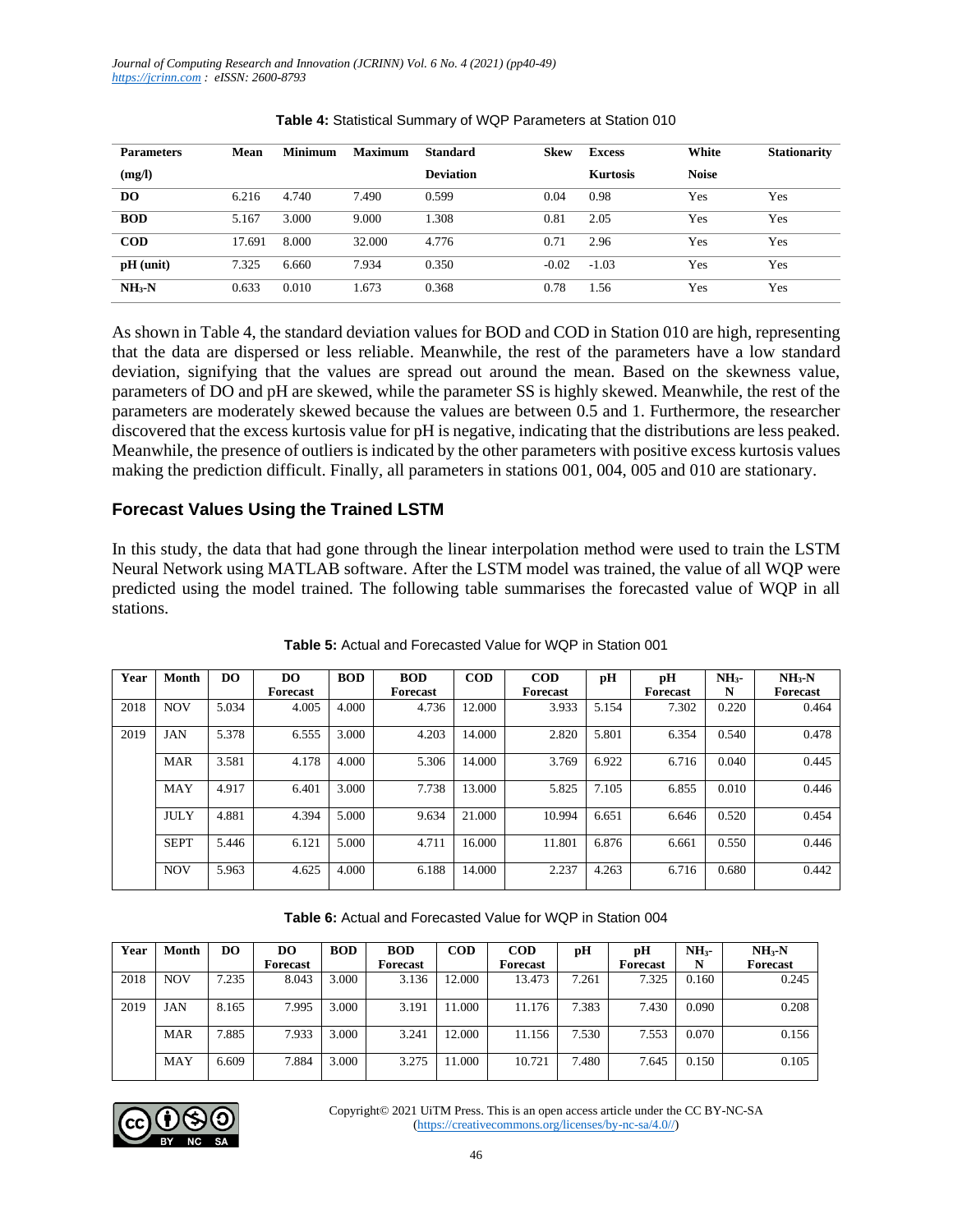| <b>JULY</b> | 7.779 | 7.857 | 4.000 | 3.302 | 12.000 | 10.609 | 10.000 | 7.181 | 7.583 | 0.110 | 0.063 |
|-------------|-------|-------|-------|-------|--------|--------|--------|-------|-------|-------|-------|
| <b>SEPT</b> | 7.767 | 7.854 | 4.000 | 3.322 | .000.  | 10.491 | 30.000 | 7.720 | 7.359 | 0.040 | 0.040 |
| <b>NOV</b>  | 7.375 | 7.874 | 3.000 | 3.338 | 12.000 | 10.430 | 8.000  | 7.201 | 7.208 | 0.240 | 0.057 |

| Year | Month       | D <sub>O</sub> | DO.      | <b>BOD</b> | <b>BOD</b> | <b>COD</b> | <b>COD</b> | pН    | pH       | NH <sub>3</sub> | $NH3-N$         |
|------|-------------|----------------|----------|------------|------------|------------|------------|-------|----------|-----------------|-----------------|
|      |             |                | Forecast |            | Forecast   |            | Forecast   |       | Forecast | N               | <b>Forecast</b> |
| 2018 | <b>NOV</b>  | 6.722          | 7.646    | 3.000      | 5.452      | 12.000     | 11.211     | 7.090 | 7.056    | 0.110           | 0.089           |
| 2019 | <b>JAN</b>  | 7.901          | 7.701    | 4.000      | 6.369      | 13.000     | 11.868     | 7.307 | 7.342    | 0.100           | 0.089           |
|      | <b>MAR</b>  | 7.610          | 7.808    | 3.000      | 5.113      | 11.000     | 11.871     | 7.597 | 7.623    | 0.110           | 0.092           |
|      | MAY         | 6.573          | 7.849    | 3.000      | 3.476      | 12.000     | 11.592     | 7.545 | 7.814    | 0.070           | 0.110           |
|      | <b>JULY</b> | 8.030          | 7.816    | 4.000      | 3.164      | 14.000     | 11.322     | 7.239 | 7.812    | 0.110           | 0.191           |
|      | <b>SEPT</b> | 7.496          | 7.778    | 4.000      | 3.866      | 13.000     | 11.166     | 7.369 | 7.150    | 0.050           | 0.503           |
|      | <b>NOV</b>  | 7.778          | 7.770    | 3.000      | 4.359      | 14.000     | 11.109     | 7.228 | 6.715    | 0.030           | 1.440           |

**Table 7:** Actual and Forecasted Value for WQP in Station 005

**Table 8:** Actual and Forecasted Value for WQP in Station 010

| Year | <b>Month</b> | D <sub>O</sub> | DO<br>Forecast | <b>BOD</b> | <b>BOD</b><br>Forecast | $\mathbf{COD}$ | <b>COD</b><br>Forecast | pН    | рH<br>Forecast | $NH3-N$ | $NH3-N$<br>Forecast |
|------|--------------|----------------|----------------|------------|------------------------|----------------|------------------------|-------|----------------|---------|---------------------|
| 2018 | <b>NOV</b>   | 6.026          | 8.105          | 5.000      | 2.155                  | 19.000         | 13.538                 | 7.145 | 7.463          | 0.310   | 0.262               |
| 2019 | <b>JAN</b>   | 5.996          | 9.109          | 7.000      | 2.301                  | 20.000         | 11.197                 | 7.043 | 7.484          | 0.570   | 0.182               |
|      | <b>MAR</b>   | 6.258          | 8.878          | 5.000      | 2.794                  | 20.000         | 10.636                 | 7.451 | 7.403          | 0.620   | 0.156               |
|      | MAY          | 5.466          | 8.043          | 5.000      | 3.569                  | 18.000         | 10.136                 | 7.677 | 7.307          | 0.380   | 0.132               |
|      | <b>JULY</b>  | 6.211          | 7.024          | 5.000      | 4.447                  | 20.000         | 9.946                  | 7.057 | 7.272          | 0.720   | 0.113               |
|      | <b>SEPT</b>  | 6.145          | 6.156          | 6.000      | 5.231                  | 19.000         | 10.324                 | 7.678 | 7.293          | 0.560   | 0.097               |
|      | <b>NOV</b>   | 6.676          | 5.885          | 6.000      | 5.773                  | 17.000         | 11.334                 | 7.217 | 7.323          | 0.320   | 0.084               |

Tables 5 until 8 depict the forecasted values of the WQP in Station 001, 004, 005 and 010, respectively from November 2018 to November 2019. The findings depict the relationship plot between the actual and forecasted values of all WQPs. We concluded that the predicted values had a good agreement with the effective values of the model, indicating that this model performed well in predicting the water quality parameters since the closeness of agreement between an actual value and a predicted value. Our result reveals the potential of applying LSTM and deep learning to predict drinking water quality, which can provide a reliable foundation for the formulation for water source protection policies and concrete measures.

## **RMSE for the LSTM Network**

The following table summarises the results of the RMSE value obtained from LSTM predictions for all WQP in all stations. Table 9 shows the RMSE value obtained from the LSTM network using predicted values.

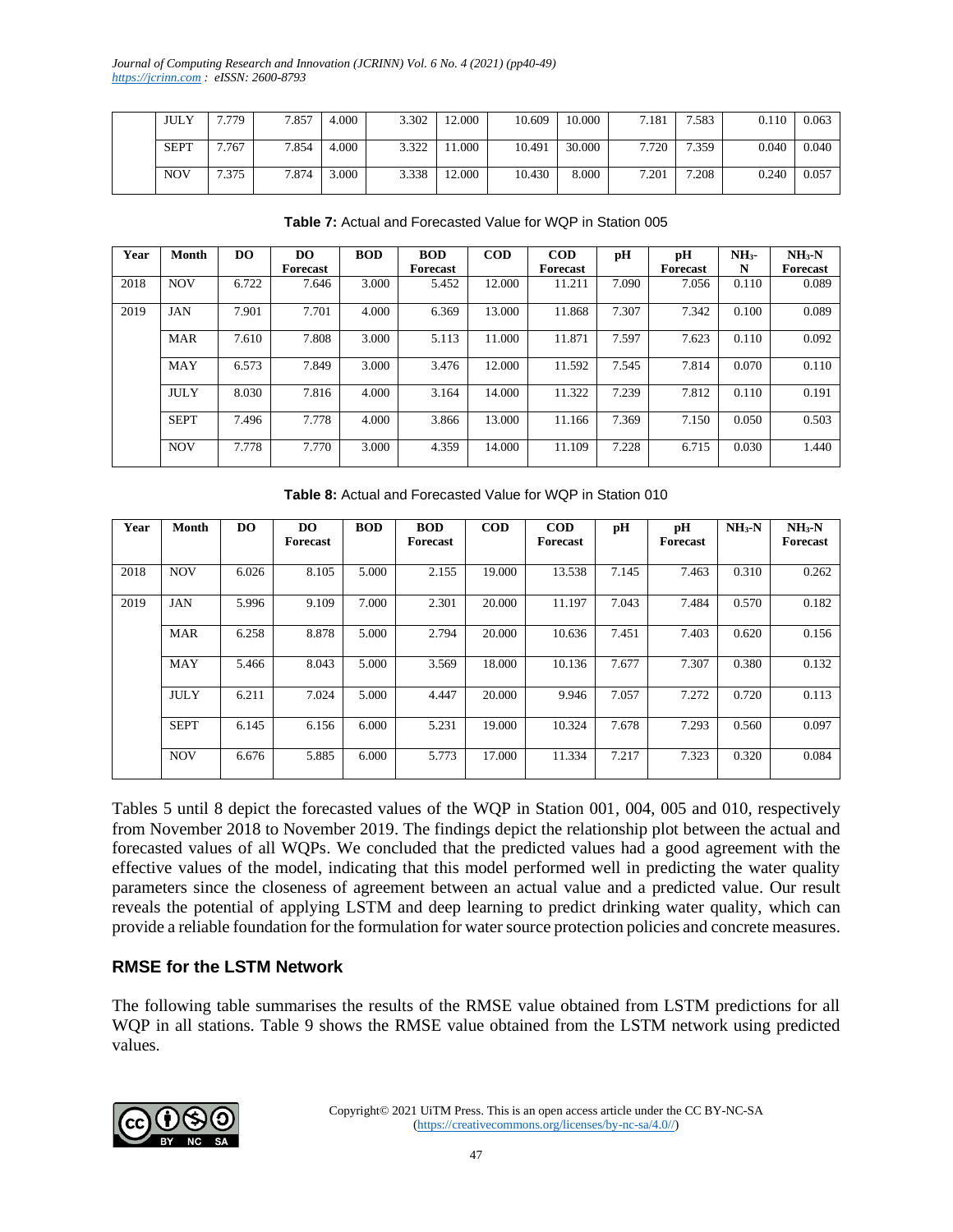| <b>Station</b> | <b>RMSE</b> (Model using Predicted Values) |            |            |        |                    |  |  |  |
|----------------|--------------------------------------------|------------|------------|--------|--------------------|--|--|--|
|                | D <sub>O</sub>                             | <b>BOD</b> | <b>COD</b> | рH     | NH <sub>3</sub> -N |  |  |  |
| 001            | 1.0340                                     | 2.7382     | 3.6519     | 1.2587 | 0.2644             |  |  |  |
| 004            | 0.6064                                     | 0.4225     | 1.0452     | 0.2160 | 0.2206             |  |  |  |
| 005            | 0.6197                                     | 1.6423     | 1.7616     | 0.3196 | 0.5608             |  |  |  |
| 010            | 2.0285                                     | 2.3309     | 8.1533     | 0.3028 | 0.3905             |  |  |  |

| <b>Table 9: RMSE Values Obtained from Each LSTM Network Using Predicted Values</b> |  |  |
|------------------------------------------------------------------------------------|--|--|
|                                                                                    |  |  |

By comparing the RMSE, it is clear that the LSTM network trained using predicted values for  $NH<sub>3</sub>-N$ consistently produces the lowest value among all WQP, with a minimum of 0.2206 at Station 004 and a maximum of 0.5608 at Station 005. The RMSE values obtained for all stations ranged from 0.6064 to 2.0285 based on parameter DO. Stations 004 and 010 yield the lowest and highest values, respectively. Meanwhile, the RMSE values obtained from parameter BOD ranges from 0.4225 to 2.7382 for all stations, with the lowest and highest values obtained from Stations 004 and 001, respectively. The RMSE values obtained from parameter COD ranges from 1.0452 to 8.1533 for all stations, with the lowest and highest values obtained from Stations 004 and 010, respectively. Finally, based on parameter pH in all stations, the RMSE value received ranges from 0.2160 to 1.2587, with the lowest and highest values obtained from stations 004 and 001, respectively. Based on this result, we can conclude that the LSTM method is efficient for predicting all parameters level in the Selangor River.

## **CONCLUSION AND RECOMMENDATIONS**

Many important factors should be considered when developing a neural network, such as the ANN parameters, the design, which includes the number of layers, hidden numbers, epochs, and activation functions. In this study, the LSTM model was designed and trained to predict WQP in all four monitoring stations along the Selangor River using the appropriate parameters listed in the methodology. As a result, the model trained with the pH dataset consistently produced the lowest RMSE with a minimum of 0.2106 at Station 004. The established prediction model can be trained and learned automatically in the face of different water quality data samples and thus has broad application scenarios. The result shows that the built water quality model can predict the water quality parameters in the future, offering a feasible approach for water quality prediction.

Several other methods can be used to forecast the WQP in the Selangor River. Regression Analysis (RA), Grey Systems (GS), Support Vector Regression (SVR), and other ANN models such as Feedforward Neural Network, Backpropagation Neural Network, Non-Linear Input Variable Selection (IVS) algorithm, and Multi-Layer Perceptron Neural Network (MLP-NN) are examples of methods that can be used. Future researchers can use the suggested ways to compare two or more methods for forecasting WQP in river basins by using datasets in Selangor River and in any river basins worldwide to determine the best prediction method in different locations. Future researchers can also tweak the ANN parameters to achieve a more accurate model. For example, changing the ratio of training and test data, using a different activation function, increasing, or decreasing the number of epochs and hidden numbers

# **REFERENCES**

Bloesch, J., Sandu, C., & Janning, J. (2012). Integrative water protection and river basin management policy: *The Danube case. River Systems*, 20(1), 129–144. https://doi.org/10.1127/1868- 5749/2011/0032